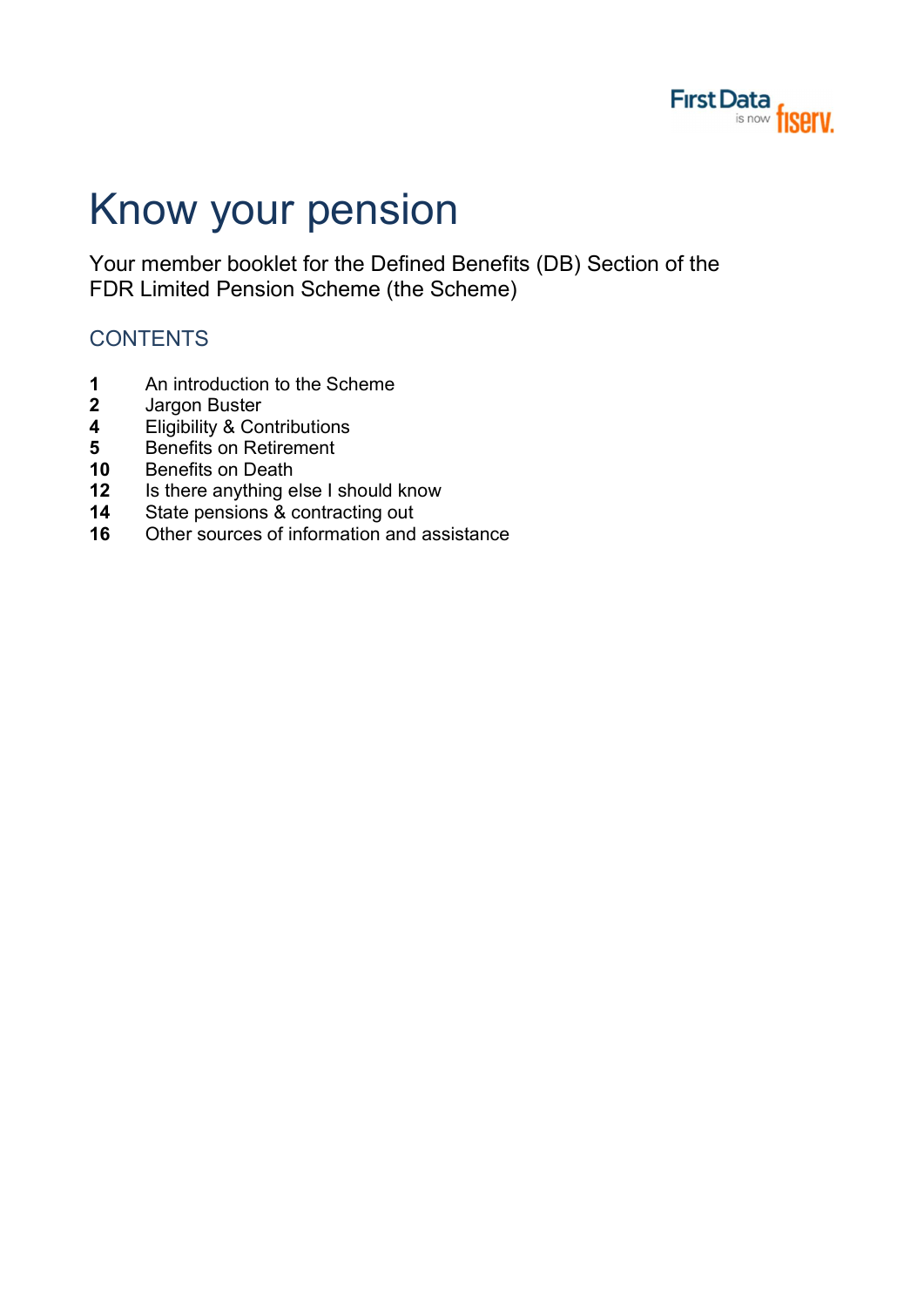# An Introduction to the Scheme

The defined benefit (DB) section of the FDR Limited Pension Scheme closed to new members on 1 August 2004 and closed to future accrual on 30 June 2009. This booklet describes the DB Section of the Scheme for those members who have deferred benefits remaining in the Scheme.

The DB Section operated two tiers of pension benefit, the 60ths tier and the 80ths tier. The 80ths tier was introduced on 1 August 2004. All members of the DB Section were in the 60ths tier prior to 1 August 2004, but had the option of switching to the 80ths tier for service from 1 August 2004 onwards.

The DB Section was closed on 30 June 2009. Although Pensionable Service ceased on this date, benefits continued to be linked to salary until 31 December 2012.

# What benefits does the Scheme provide?

The main benefits can be summarised as: -

- A pension for you when you retire. Your pension will be paid in monthly instalments for the rest of your life;
- The opportunity to exchange part of your pension for a lump sum (currently free of tax) when you retire;
- A pension for your wife, husband or civil partner upon your death, whether you die before or after retiring. Their pension will be paid in monthly instalments for the rest of their lives.

The level of retirement benefits you receive will depend on: -

- Your Pensionable Earnings
- Whether you have been a member of the 60ths tier or the 80ths tier of the DB Section, and
- Your length of Pensionable Service in each tier of the DB Section.

## Who runs the Scheme?

The Scheme is administered by a Trustee Board. The assets of the Scheme are held in a trust fund that is entirely separate from the Company or any employer assets. The Scheme is registered with Her Majesty's Revenue & Customs (HMRC), which means that both you and the Scheme benefit from certain levels of tax relief. The DB Section of the Scheme was contracted out of the Additional State Pension. As a result you will have paid reduced National Insurance Contributions.

This booklet provides a simple explanation of the main aspects of the Scheme. For full details of the Scheme's rules, you should refer to the Trust Deed and Rules. A copy is available on request from the FDR Limited Pension Scheme helpline (see below). In the event of any inconsistency between this booklet, or any previous announcements, and the provisions set out in the Trust Deed and Rules, the Trust Deed and Rules will prevail.

## Where can I find out more?

If you would like more information about the Scheme, you can contact the FDR Limited Pension Scheme helpline:

#### By Email: fdr@capita.co.uk

By Phone: 0345 604 5316

By Post: FDR Limited Pension Scheme, Capita, PO Box 555, Stead House, Darlington, DL1 9YT

Online: www.fdrlimitedpensionscheme.com

This booklet applies to employees and former employees who are members of the DB Section of the Scheme and is current at June 2020. The terms and conditions under which the DB Section operates are subject to change at any time as provided for in the Trust Deed and Rules.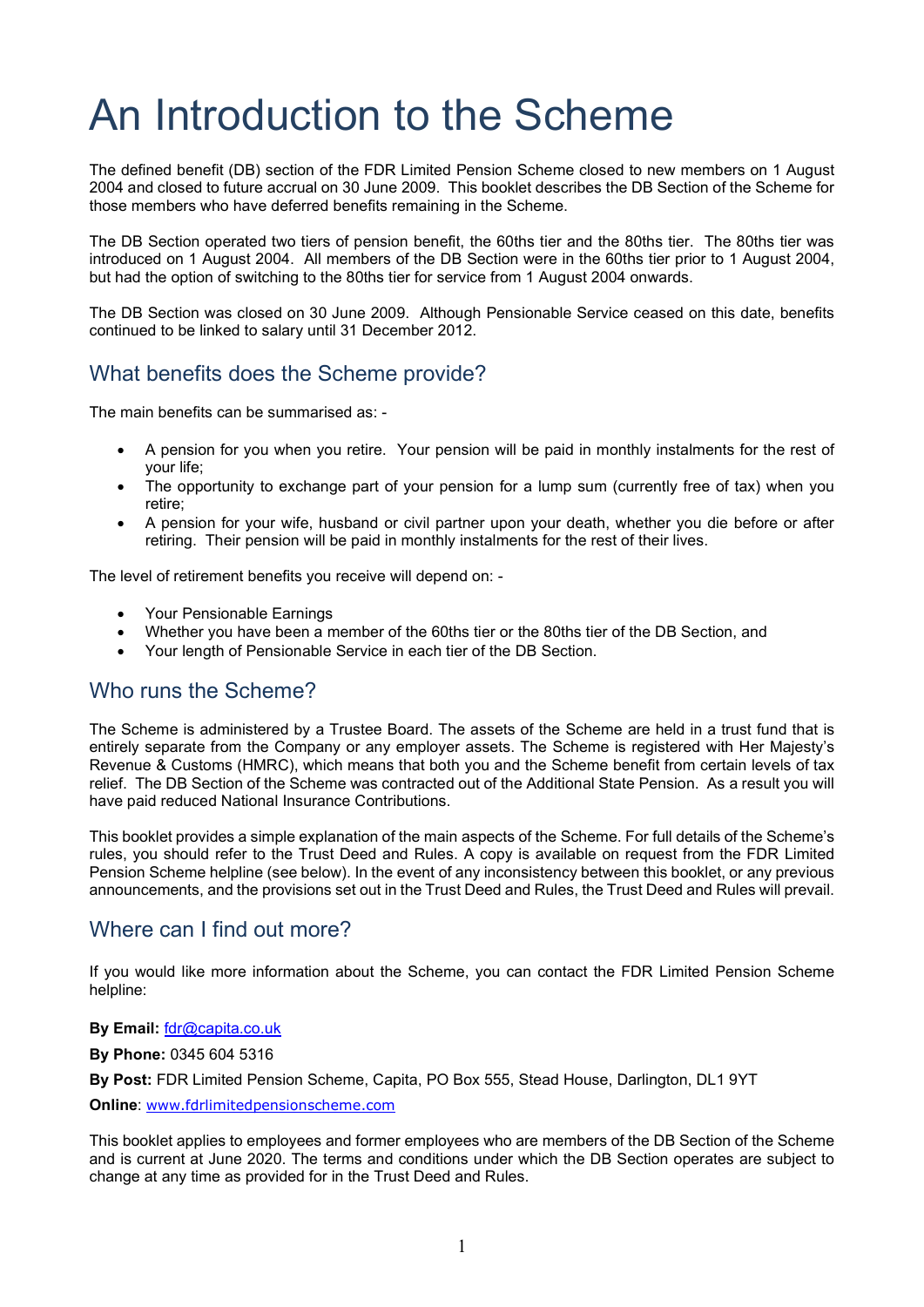# Jargon Buster

Some words have a specific meaning when used in the context of the pension scheme. Words that are used in this booklet are defined below.

| <b>Basic State Pension</b>                        | This means the annual rate of the single person's full basic state pension<br>applicable at the time your pension is calculated (i.e. the earliest of your<br>retirement, leaving service, or leaving the DB Section). For example the<br>Basic State Pension was £4,953 for the 2009/10 tax year when the DB<br>Section was closed.                                                                        |
|---------------------------------------------------|-------------------------------------------------------------------------------------------------------------------------------------------------------------------------------------------------------------------------------------------------------------------------------------------------------------------------------------------------------------------------------------------------------------|
| Company                                           | This means FDR Limited and any associated companies which participate in<br>the Scheme.                                                                                                                                                                                                                                                                                                                     |
| <b>DB</b> Section                                 | This means the defined benefit section of the Scheme as described in this<br>booklet.                                                                                                                                                                                                                                                                                                                       |
| <b>DB Section Closure Date</b>                    | This is 30 June 2009.                                                                                                                                                                                                                                                                                                                                                                                       |
| <b>Earnings Cap</b>                               | This was the maximum remuneration allowed by the Inland Revenue upon<br>which your contributions and benefits can be calculated. It continues to apply<br>to members who joined the Scheme on or after 1 <sup>st</sup> June 1989. For the<br>2009/10 tax year when the DB section closed the Earnings Cap was<br>£123,600.                                                                                  |
| <b>Guaranteed Minimum</b><br><b>Pension (GMP)</b> | This is the minimum pension which the <b>Scheme</b> must pay you as a result of<br>contracting out of the State Earnings Related Pension Scheme (SERPS). It<br>is calculated in roughly the same way as SERPS and accrues in respect of<br>any Pensionable Service you may have from 6th April 1978 to 5th April 1997.<br>See the section on State Pensions and Contracting Out for further<br>information. |
| <b>Normal Retiring Date</b>                       | If you joined before 1 March 1992 this is your 60 <sup>th</sup> birthday. If you joined on<br>or after 1 March 1992 it is your 65 <sup>th</sup> birthday. For Former Lloyds Cardnet<br>employees who transferred to the Scheme on 1 January 1998, it is your 60 <sup>th</sup><br>birthday.                                                                                                                  |
| <b>Pensionable Earnings</b>                       | This figure is, at any time, the annual rate of your basic salary (where<br>applicable subject to the Earnings Cap as noted above). The Pensionable<br>Earnings used to calculate your benefits will depend on when you left the<br>Scheme:                                                                                                                                                                 |
|                                                   | If you left the Scheme before 30 June 2009 your benefits will be based on<br>your Pensionable Earnings on the date that you left the Scheme.                                                                                                                                                                                                                                                                |
|                                                   | If you were a member of the Scheme until its closure on 30 June 2009, and<br>you remained employed by the Company until at least 31 December 2012,<br>your benefits will be based on your Pensionable Earnings as at 31 December<br>2012.                                                                                                                                                                   |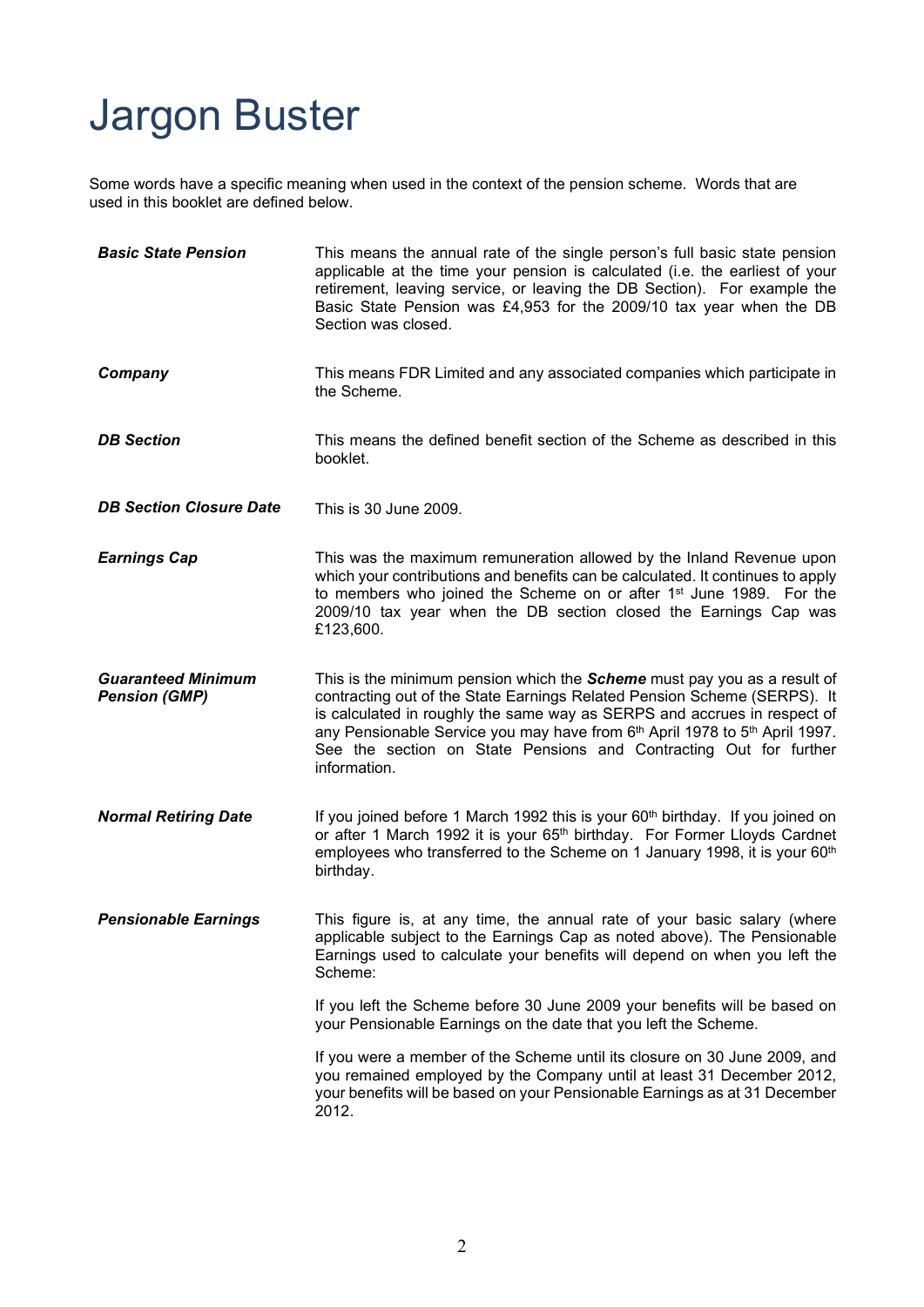|                            | If you were a member of the Scheme until its closure on 30 June 2009 but<br>your employment with the Company ended before 31 December 2012 your<br>benefits will be based on your Pensionable Earnings on the date you left the<br>Company.         |
|----------------------------|-----------------------------------------------------------------------------------------------------------------------------------------------------------------------------------------------------------------------------------------------------|
| <b>Pensionable Service</b> | This is the period of your service with the Company from the date you are<br>admitted to the Scheme up to your date of leaving service or the DB Section<br>Closure Date whichever is earliest.                                                     |
|                            | If you worked part-time, or changed your part-time hours, your Pensionable<br>Service for the period prior to the change will be multiplied by the number of<br>hours worked before the change over the number of hours worked after the<br>change. |
| <b>Scheme</b>              | This means the FDR Limited Pension Scheme.                                                                                                                                                                                                          |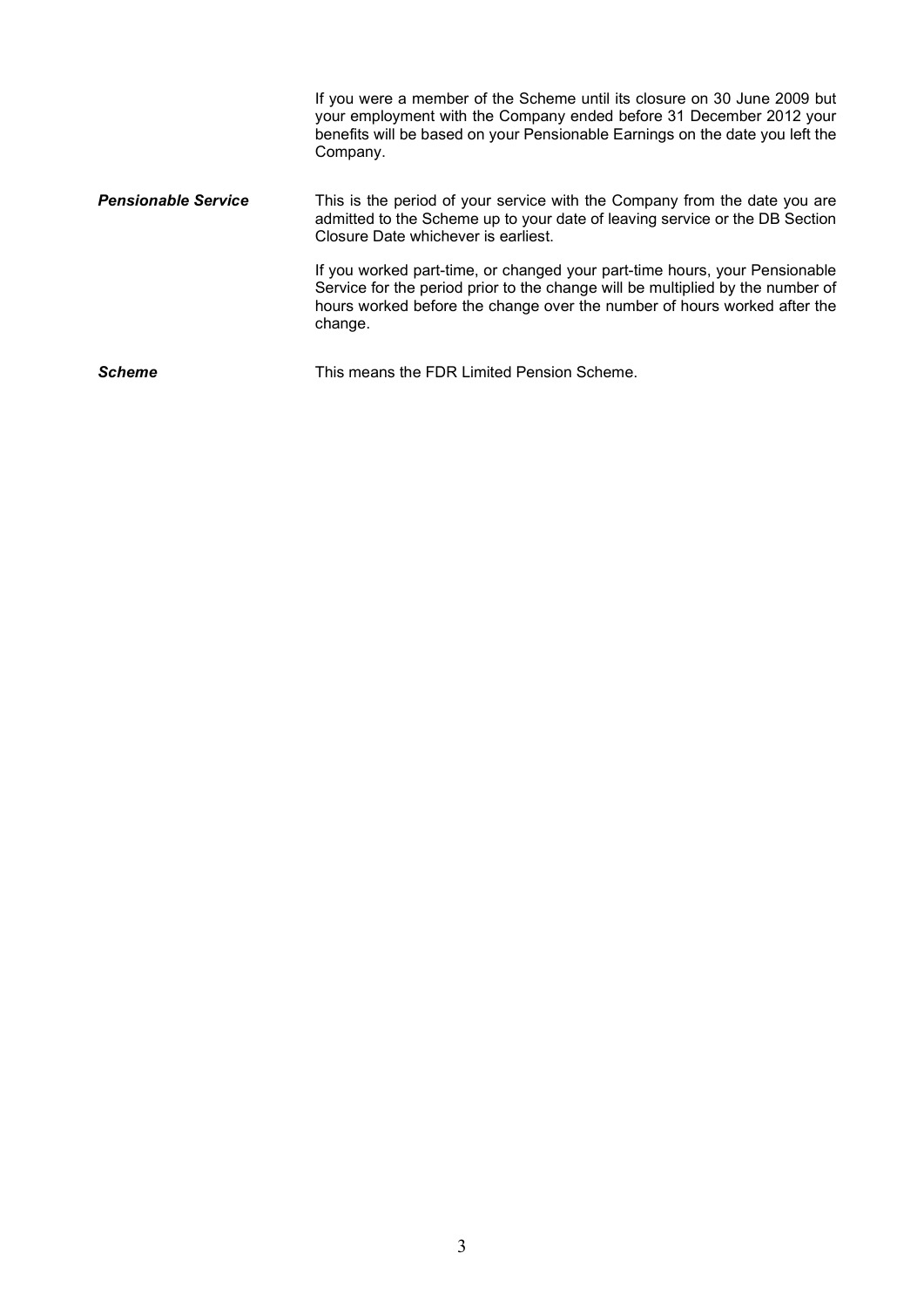# Eligibility & Contributions

# Who is eligible to become a member?

With effect from 30<sup>th</sup> June 2004 the DB Section closed to new members. No new members were admitted after this date.

#### Can I join the defined contribution section of the Scheme?

The Scheme also operates a defined contribution section (the 'DC Section') but this is also closed to new members and new contributions. If you have contributed to the DC Section you should refer to the separate handbook available on the Scheme website.

## How much do I pay?

All Member contributions to the DB Section ceased when the DB Section Closed to future accrual.

#### How much does the Company pay?

FDR Limited continues to support the Scheme. Every three years the Scheme's actuary performs a valuation of the Scheme and annual updates take place for the years in between. If there is a shortfall in the funding of the Scheme, the Company pays contributions to make good any shortfall. Therefore, even though the funding level may be below 100%, benefits can continue to be paid in full.

The Trustees are required by law to give members of the Defined Benefit Section of the Scheme a summary funding statement following each actuarial valuation or actuarial report on funding. This is usually provided within the Scheme newsletter. You can register to receive this electronically by visiting the Scheme website.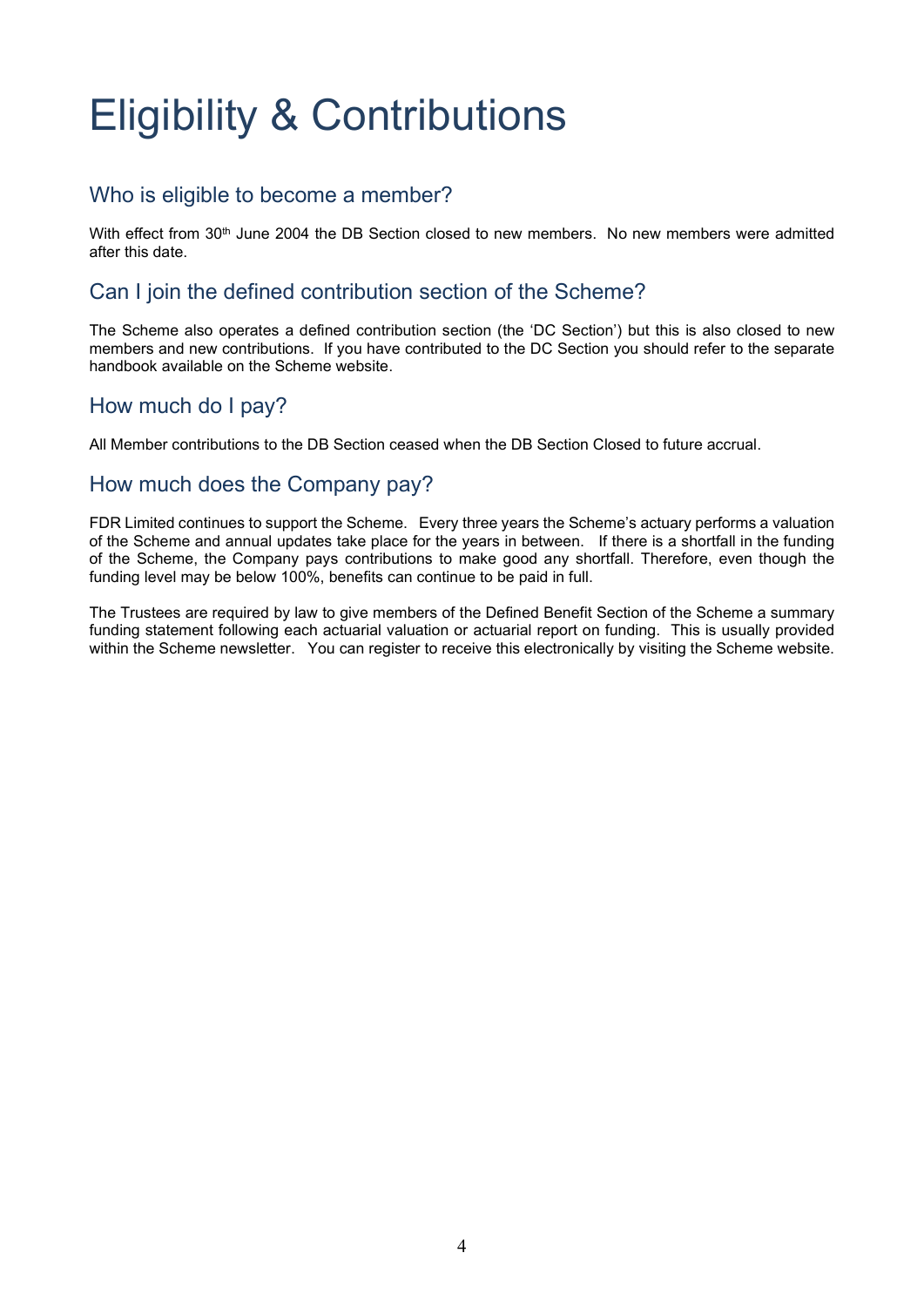# Benefits on Retirement

## When will I receive my retirement benefits?

Your benefits will be payable from your Normal Retiring Date. The Scheme administrators will contact you shortly before this date to arrange for the benefits to be paid.

Note that if you are a woman who joined the Scheme between 1 March 1992 and 5 April 1997, or if you joined after 5 April 1997 and transferred benefits into the Scheme, you may be entitled to receive a Guaranteed Minimum Pension from age 60 even though your Normal Retiring Date is 65. You are entitled to take your benefits at age 60 if you wish, but any benefits over and above your GMP will be reduced for early payment. You should contact the Scheme helpline if you intend to take your benefits at age 60. If you do not take your benefit at age 60 you will be deemed to have postponed your GMP and the Scheme administrator will contact you when you reach age 65 to arrange for your benefits to be paid.

#### How much pension will I receive?

The amount of pension you receive will depend on when you joined and left the Scheme. It will also depend on your Pensionable Earnings and whether you remained in the 60ths tier or moved to the 80ths tier. You can use the table below to find the formula that applies to you. You should also refer to your individual deferred benefit statement for details of your own pension entitlement and any special terms which might apply to you.

#### How is my pension calculated?

#### If you joined before 1 March 1992 and stayed in the 60ths tier:

1/60<sup>th</sup> x Pensionable Service x Pensionable Earnings

#### If you joined before 1 March 1992 and opted to switch to 80ths tier:

 $1/60<sup>th</sup>$  x Pensionable Service in the 60ths tier x Pensionable Earnings PLUS 1/80<sup>th</sup> x Pensionable Service in the 80ths tier x Pensionable Earnings

#### If you joined on or after 1 March 1992 and stayed in the 60ths tier:

1/60<sup>th</sup> x Pensionable Service x Pensionable Earnings LESS  $1/40<sup>th</sup>$  x Pensionable Service x Basic State Pension at date of leaving

#### If you joined on or after 1 March 1992 and opted to switch to 80ths tier:

 $1/60<sup>th</sup>$  x Pensionable Service in the 60ths tier x Pensionable Earnings PLUS 1/80<sup>th</sup> x Pensionable Service in the 80ths tier x Pensionable Earnings LESS 1/40<sup>th</sup> x Pensionable Service x Basic State Pension at date of leaving

#### If you transferred from Cardnet on 1 January 1998 and stayed in the 60ths tier:

1/60<sup>th</sup> x Pensionable Service x Pensionable Earnings LESS 1/80<sup>th</sup> x Pensionable Service x Basic State Pension at date of leaving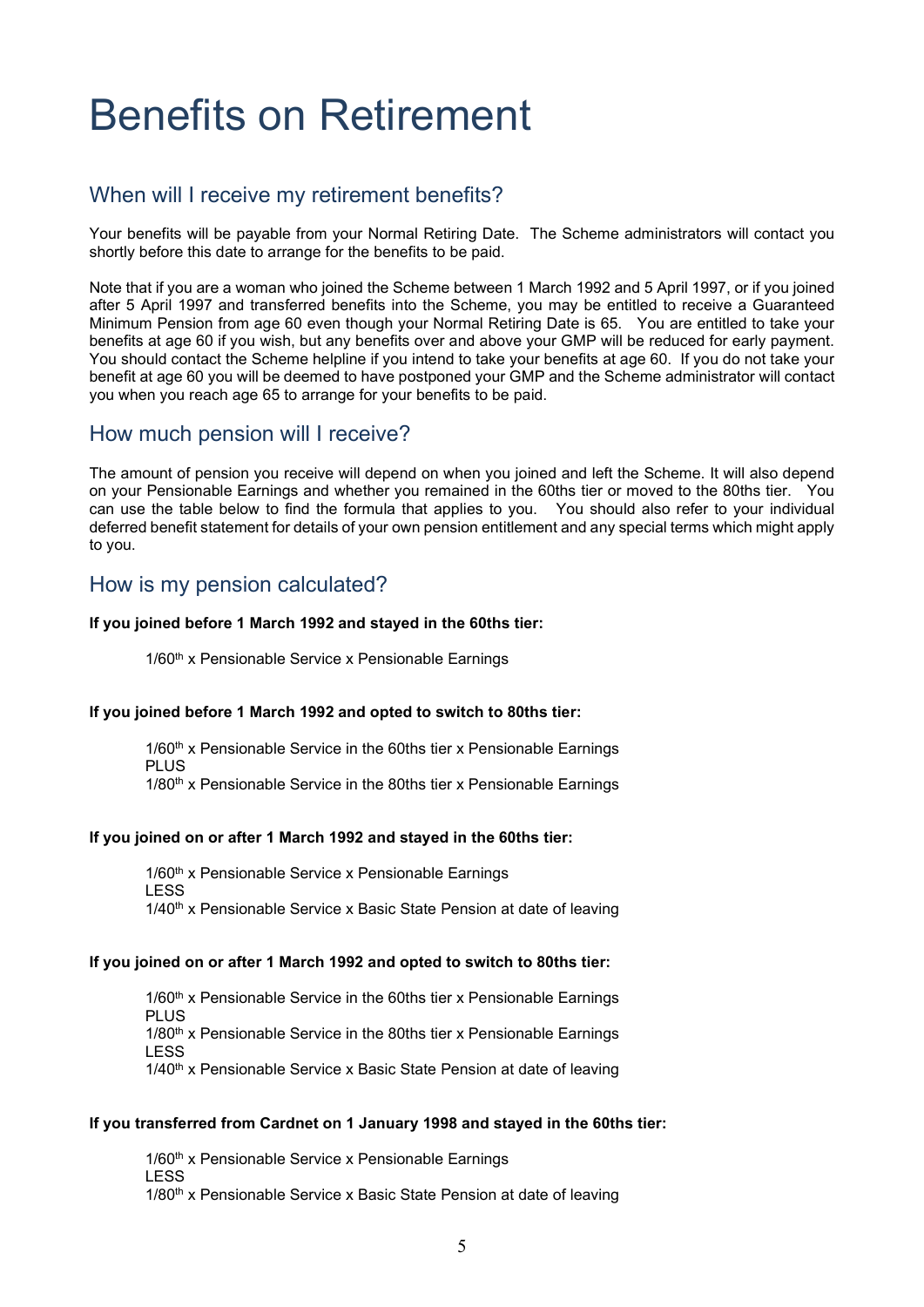#### If you transferred from Cardnet on 1 January 1998 and opted to switch to the 80ths tier:

1/60<sup>th</sup> x Pensionable Service in the 60ths tier x Pensionable Earnings PLUS 1/80<sup>th</sup> x Pensionable Service in the 80ths tier x Pensionable Earnings LESS 1/80<sup>th</sup> x Pensionable Service x Basic State Pension at date of leaving

Please refer to the Jargon Buster for an explanation of the terms used in this section.

#### Will my pension increase between my date of leaving and my retirement?

To help protect your preserved pension against inflation, it will be increased between the date you leave the Scheme and your Normal Retiring Date (or the date you take your pension, if earlier).

Any amount in respect of Guaranteed Minimum Pension (GMP) will be increased by a fixed percentage for each tax year between your date of leaving and age 65 (or age 60, if you are a woman). Details of the fixed percentage that applies to you will have been stated on your deferred benefit statement.

If you take your benefits after the date on which GMP becomes payable (Age 65 for a man or age 60 for a woman, known as 'GMP Age'), your GMP will be increased by 1/7% for each week beyond GMP Age. In addition, you would receive any pension increases that would have applied to your GMP had it been in payment from GMP Age.

Note that if you are a woman who joined the Scheme between 1 March 1992 and 5 April 1997, or if you joined after 5 April 1997 and transferred benefits into the Scheme, you may be entitled to receive a Guaranteed Minimum Pension from age 60 even though your Normal Retiring Date is 65. You are entitled to take your benefits at age 60 if you wish, but any benefits over and above your GMP will be reduced for early payment. You should contact the Scheme helpline if you intend to take your benefits at age 60. If you do not take your benefit at age 60 you will be deemed to have postponed your GMP and the Scheme administrator will contact you when you reach age 65 to arrange for your benefits to be paid.

The amount in excess of your GMP will be increased in line with the increase in the Retail Prices Index for each complete year between your date of leaving and your Normal Retiring Date, but subject to a maximum of 5% a year.

If you left the Scheme when it closed on 30 June 2009 your pension will have remained linked to your Pensionable Earnings until 31 December 2012. If, between 30 June 2009 and 31 December 2012 your salary increased by more than the increase described above, your pension will be based on your Pensionable Earnings at 31 December 2012. The increases described above will then apply from 31 December 2012 onwards. Note that the GMP element is subject to revaluation in line with a fixed percentage from 30 June 2009. If your salary increased by more than the fixed percentage over the period up to 31 December 2012, any additional increases will be added to your pension in excess of your GMP.

#### Can I take a lump sum when I retire?

When you retire you will have the option to exchange part of your pension for a tax free cash lump sum. This is known as a Pension Commencement Lump Sum.

The maximum amount you can receive is 25% of the value of your total benefit. The amount by which your pension is reduced is determined by a conversion factor known as a 'commutation factor'. The commutation factor varies according to your age. The factors are reviewed from time to time to ensure they offer a fair value to members. Currently the commutation factor for a member retiring at age 65 is 18.03. This means that a member retiring at age 65 would receive a lump sum of £18.03 for each £1 of pension given up.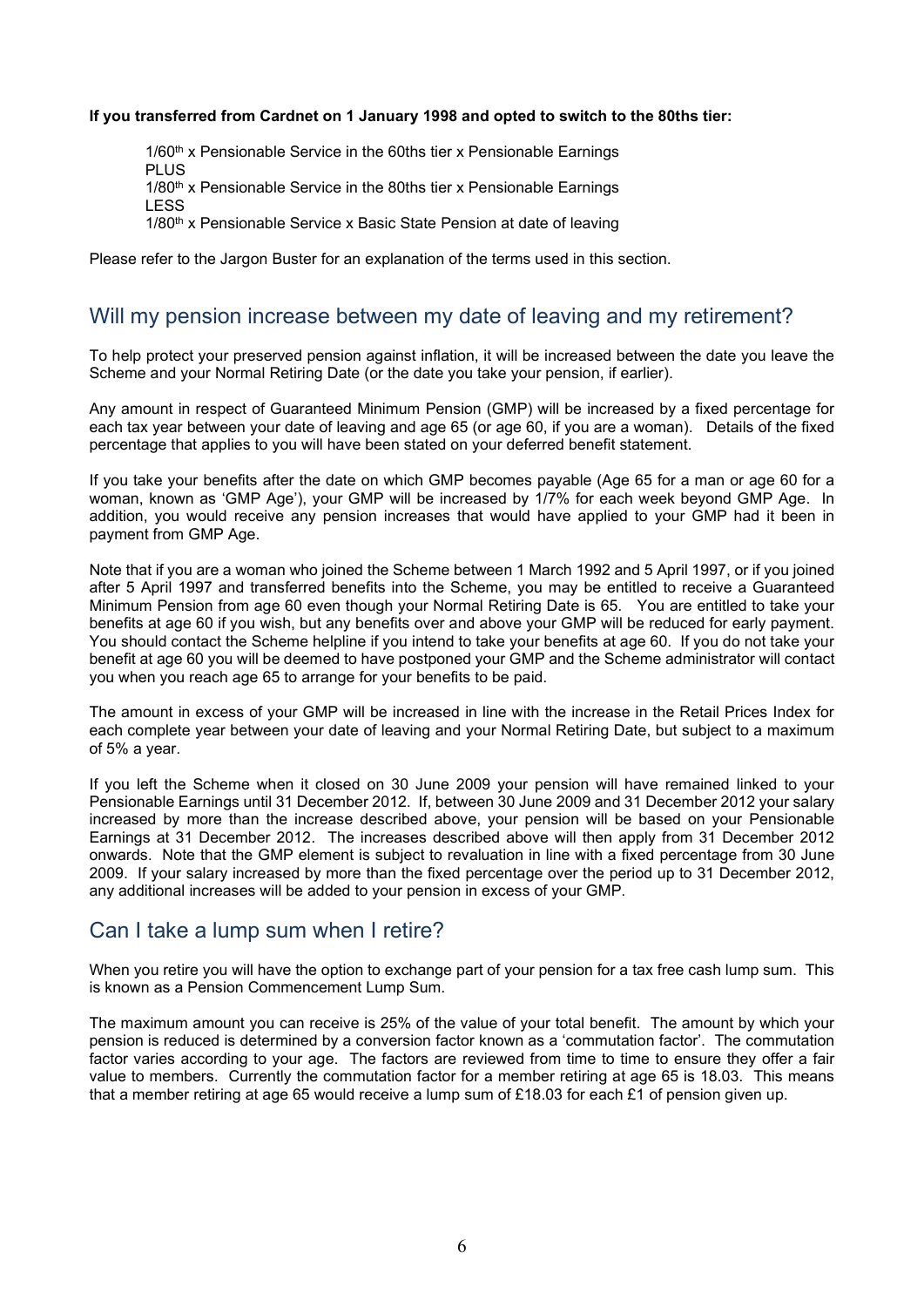The following formula is used to determine the maximum cash lump sum available:

(20 x Pension x Commutation Factor) / (20 + 3 x Commutation Factor)

For example, if you retire at age 65 with a pension of £10,000 a year the maximum cash lump sum would be calculated as follows:

 $(20 \times \text{\pounds}10,000 \times 18.03) / (20 + 3 \times 18.03) = \text{\pounds}48,670$ 

If you opted to receive the maximum cash lump sum your pension would be reduced using the formula:

Pension – Lump Sum / Commutation Factor

Using the example above, your reduced pension would be:

£10,000 - £48,670 / 18.03 = £7,300 a year

Note – If you have benefits in the DC Section, or have paid AVCs, you are able to draw your cash lump sum from any part of your benefits, so you will be able to take your tax-free cash allowance from your DC or AVC benefits first before reducing your DB pension. This will only apply if you take your DB and DC and/or AVC benefits at the same time. The calculation will be different from the example shown above. Further details will be provided on retirement.

#### How will my pension be paid?

When you retire your pension will be payable for life. Your pension will normally be paid in the following manner: -

- Your pension will take effect from the day you retire and continue for the rest of your life;
- It will be paid in equal instalments directly into your bank account at the beginning of each month;
- Your pension will cease upon your death with the final instalment being the last one falling due immediately before your death;
- Any pension payable to your dependants after your death will similarly be paid in monthly instalments, with effect from the date of your death;
- Your pension will be subject to income tax which will be deducted from your pension payment each month. The amount of tax you pay will depend on your personal circumstances.

## Will my pension increase in payment?

Your pension will be increased in payment to give you some of protection against inflation. Increases will be applied annually on 1 April. The first increase after you retire will be a proportionate amount based on the number of complete months between your date of retirement and your first pension increase.

Your pension will be increased as follows:

- Any Guaranteed Minimum Pension (GMP) will be increased in line with statutory requirements. Currently this means that GMP relating to service before 6 April 1988 will not be increased and GMP relating to service from 6 April 1988 to 5 April 1997 will be increase in line with the Consumer Prices Index (CPI) up to a maximum of 3% each year.
- Any pension arising from Additional Voluntary Contributions will be increased at the rate chosen by you on retirement.
- Any other pension will be increased in line with the Retail Prices Index (RPI) up to a maximum of 5% each year.
- Any pension relating to pensionable service before 20 June 1991 (other than GMP and pension resulting from the payment of AVCs) is subject to an underpin to ensure that your increase is no less than you would have received under the previous Rules in force before this date. (See below for more details)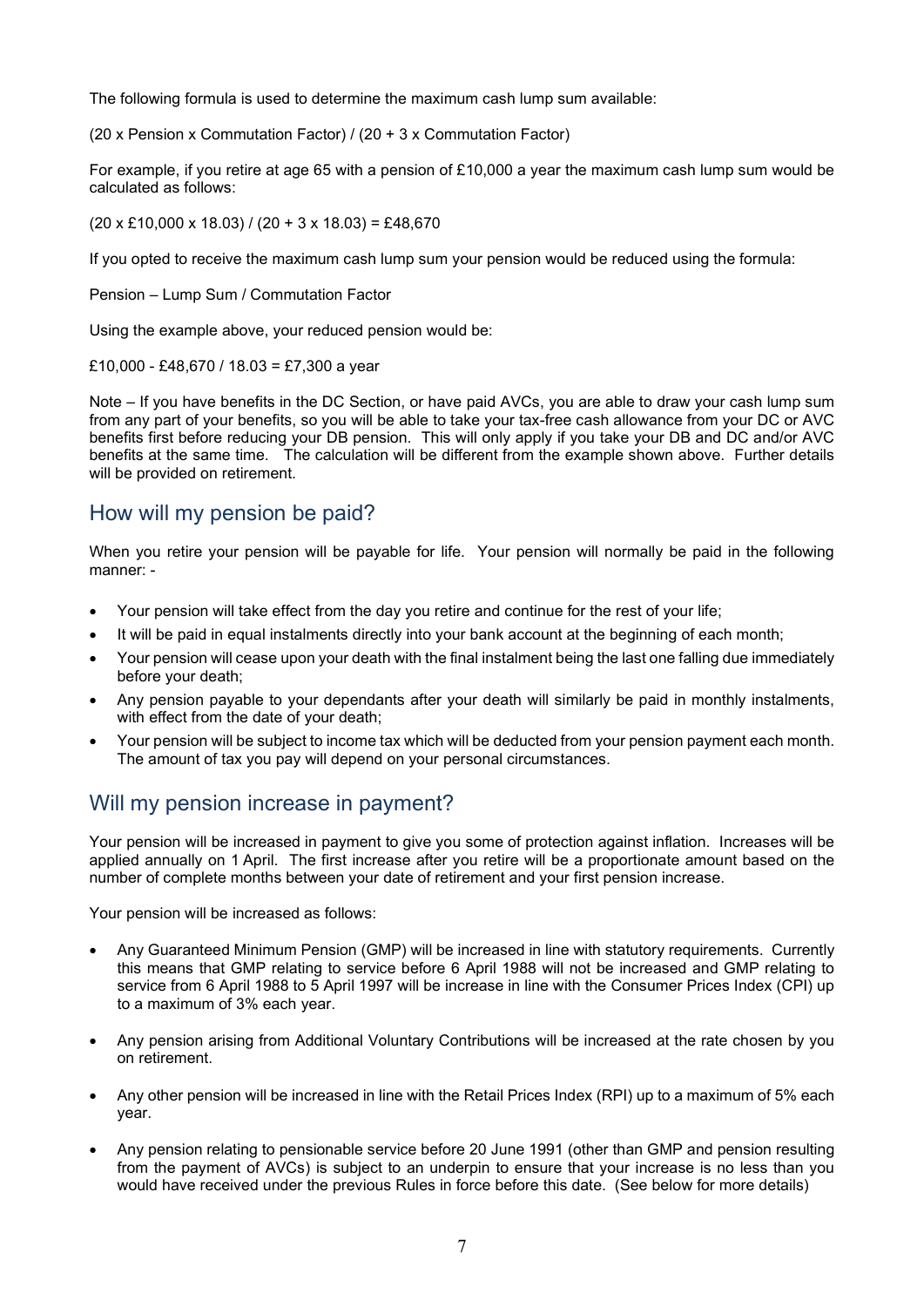Note that Guaranteed Minimum Pension becomes payable from age 60 for a women (although it may be postponed in practice until you retire from the Scheme, as described above) or from age 65 for a man (known as GMP Age). If you retire before GMP Age, your entire pension will initially be increased in line with the RPI up to a maximum of 5% until you reach GMP Age. It will then be separated out as indicated above. For example if you are male retiring at age 60, your entire pension will increase in line with RPI up to 5% a year until you reach age 65. From then onwards, the GMP would be increased by up to 3% a year, as detailed above, and the remainder of your pension would continue to increase by RPI up to 5% a year.

The increases can be summarised as follows:

| <b>Pension Element</b>                                                        | Increases before age 60<br>(females) or age 65 (males)                                                           | Increases after age 60<br>(females) or age 65 (males) |  |
|-------------------------------------------------------------------------------|------------------------------------------------------------------------------------------------------------------|-------------------------------------------------------|--|
| GMP relating to service between<br>6 April 1978 and 5 April 1988              |                                                                                                                  | No increase                                           |  |
| GMP relating to service between<br>6 April 1988 and 5 April 1997              | In line with RPI to a maximum of<br>5% a year                                                                    | In line with CPI to a maximum of<br>3% a year         |  |
| Scheme pension in excess of<br><b>GMP</b>                                     |                                                                                                                  | In line with RPI to a maximum of<br>5% a year         |  |
| Scheme pension in excess of<br>GMP relating to service before<br>20 June 1991 | Each year the pension will be compared to an underpin based a 3%<br>annual increase since retirement (see below) |                                                       |  |
| Pension resulting from AVCs                                                   | Rate chosen on retirement                                                                                        |                                                       |  |

#### Pension Increase Underpin for Pensionable Service before 20 June 1991

An underpin applies to any pensioner who was in active service at any time before 20 June 1991. If you were in employment as a member of the Scheme at any time before 20 June 1991 your pension will be compared to the underpin.

On retirement, we will calculate how much of your pension related to Pensionable Service before 20 June 1991. Then on each 1st April we will calculate the increase to your pre-June 1991 pension in two ways:

A = Pre-June 1991 pension increased in line with RPI up to 5% each year since retirement (or since 20 June 1991 if you had already retired before then)

B = Pre-June 1991 pension by 3% a year since retirement

Your pre-June 1991 pension will be the higher of A or B. We will continue to make this comparison every year and you will receive the higher of the two results.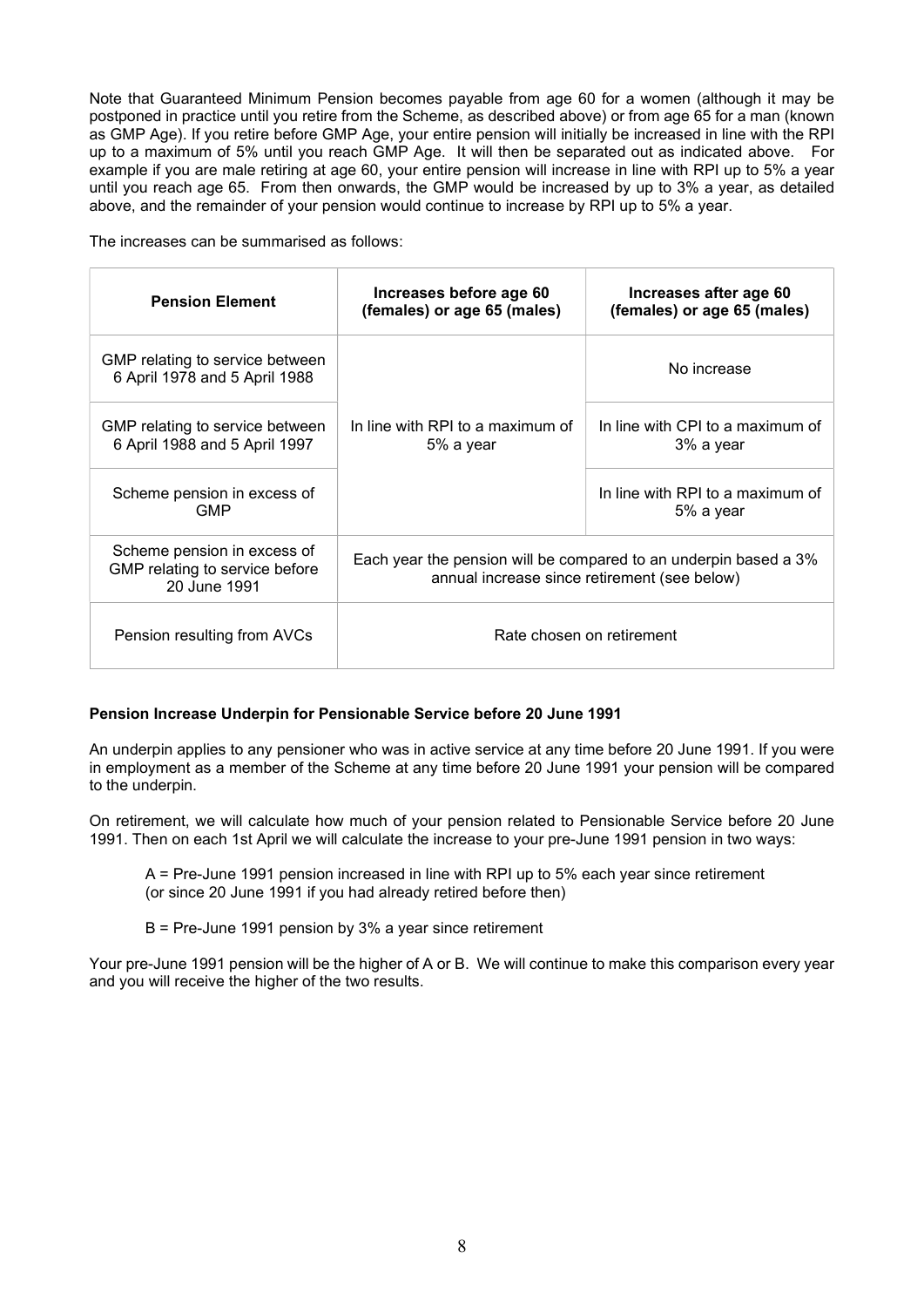# Can I retire earlier than my Normal Retiring Date?

You may apply for an early retirement pension any time from age 55\* onwards subject to the agreement of the Trustees. You do not have to leave employment to take your benefits but any pension that you will receive will be subject to income tax alongside any earned income.

The pension you receive will be reduced for early payment to take account of the fact that it will be payable over a longer period of time. The amount of the reduction is reviewed from time to time based on the advice of the Scheme's actuary.

If you unable to work because of ill health, it may be possible retire earlier than age 55 if you are able to provide satisfactory medical evidence.

\* The minimum retirement age is increasing from age 55 to age 57 in the year 2028 and is then expected to be set at 10 years before State Pension Age.

## Can I retire later than my Normal Retiring Date?

If you continue working beyond your Normal Retiring Date, you will have the following options:

- You can take your pension on reaching your Normal Retiring Date; or
- You may defer the payment of your pension until the date of your actual retirement or age 75 if earlier. Your pension will be calculated at your Normal Retiring Date but then be increased to take account of the period for which payment was postponed. The rate of increase is determined by the Trustees based on advice from the Scheme's actuary. The rate of increase is reviewed from time to time to ensure it offers a fair value to members.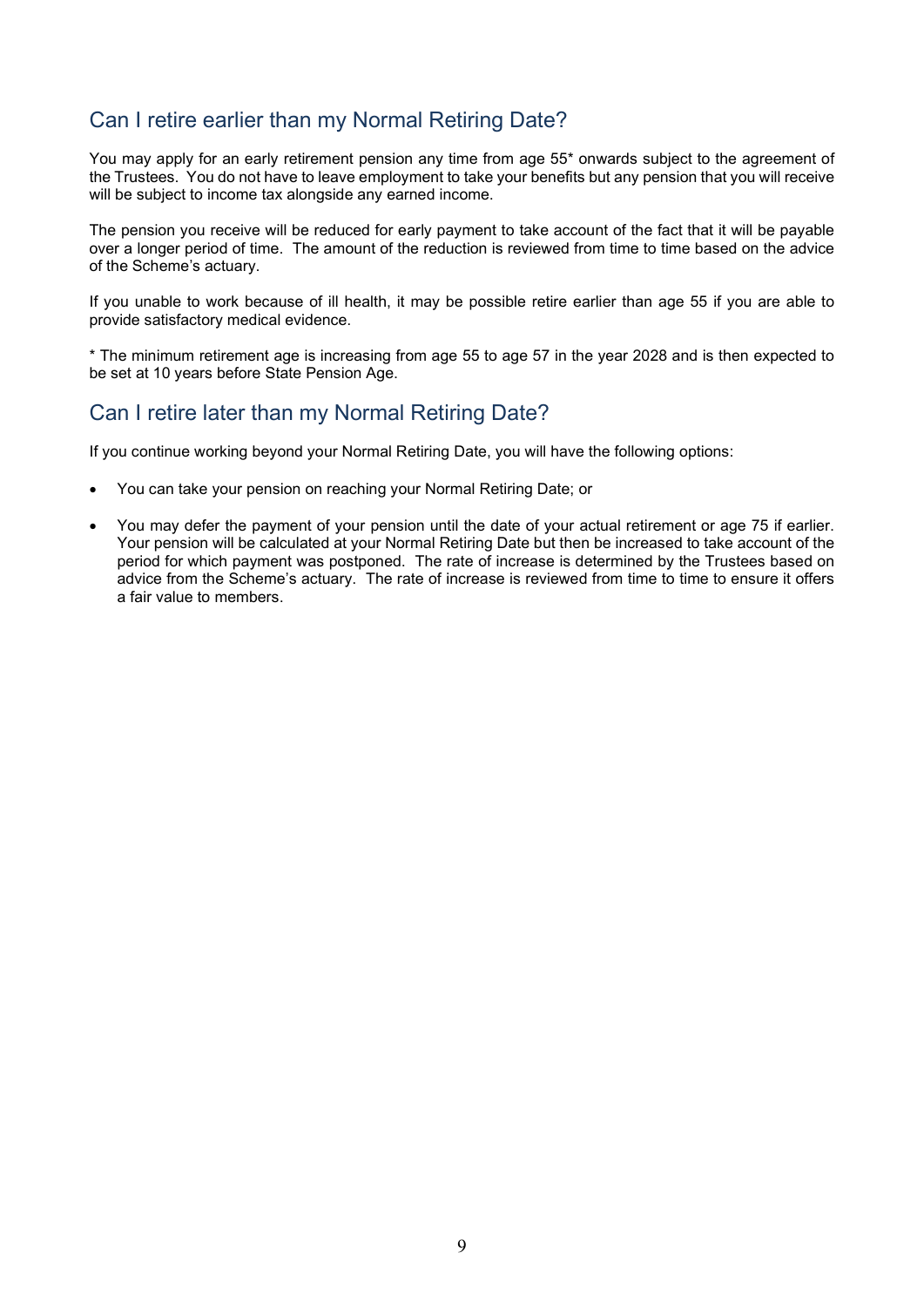# Benefits on Death

# What happens if I die before taking my benefits?

If you die before taking your benefits a pension will usually be paid to your Spouse or Civil Partner. A lump sum may also be payable. The benefit will depend on your circumstances:

# Death in Service before Normal Retiring Date

If at the time of your death you are still working for FDR Limited and you were a member of the DB Scheme at the closure date on 30 June 2009, your Spouse or Civil Partner would be entitled to a pension based on the greater of:

- one-third of your Pensionable Earnings at 30 June 2009; or
- 50% of your pension entitlement as at 30 June 2009.

These amounts are subject to revaluation for each complete year between 30 June 2009 and your date of death.

In addition to a pension, any contributions you paid while you were a member of the DB section will be paid out as lump sum. This lump sum would be paid to your beneficiaries at the discretion of the Trustees.

# Death after leaving Service but before Normal Retiring Date

If at the time of your death you have a deferred pension in the DB Section but are no longer working for FDR Limited, your Spouse or Civil Partner would be entitled to a pension calculated as follows:

- Any Guaranteed Minimum Pension payable to your Spouse or Civil Partner; plus
- 50% of your pension entitlement relating to Service after 5 April 1997

A widow will generally be entitled to 50% of a member's Guaranteed Minimum Pension. A widower or Civil Partner will generally be entitled to 50% of the Guaranteed Minimum Pension relating to service between 6 April 1988 and 5 April 1997 only.

Note that the pension is only payable to a legally married Spouse or Civil Partner and not to an unmarried partner.

In addition to a pension, any contributions you paid while you were a member of the DB section will be paid out as lump sum. This lump sum would be paid to your beneficiaries at the discretion of the Trustees.

## Death after Normal Retiring Date but before taking pension

If you have passed your Normal Retiring Date but have not yet taken your pension, your Spouse or Civil Partner would be entitled to a pension calculated as follows:

 50% of the pension you would have been entitled to if you had retired on the day before your date of death.

In addition, a lump sum would be payable equivalent to the Pension Commencement Lump Sum you could have received on retirement if you had retired on the day before your date of death, plus 5 years' worth of the pension instalments you would have received after allowing for the payment of the Pension Commencement Lump Sum. If greater, a lump sum would be payable equivalent to the sum of the contributions and the value of any AVCs you have paid into the Scheme. This lump sum would be paid to your beneficiaries at the discretion of the Trustees.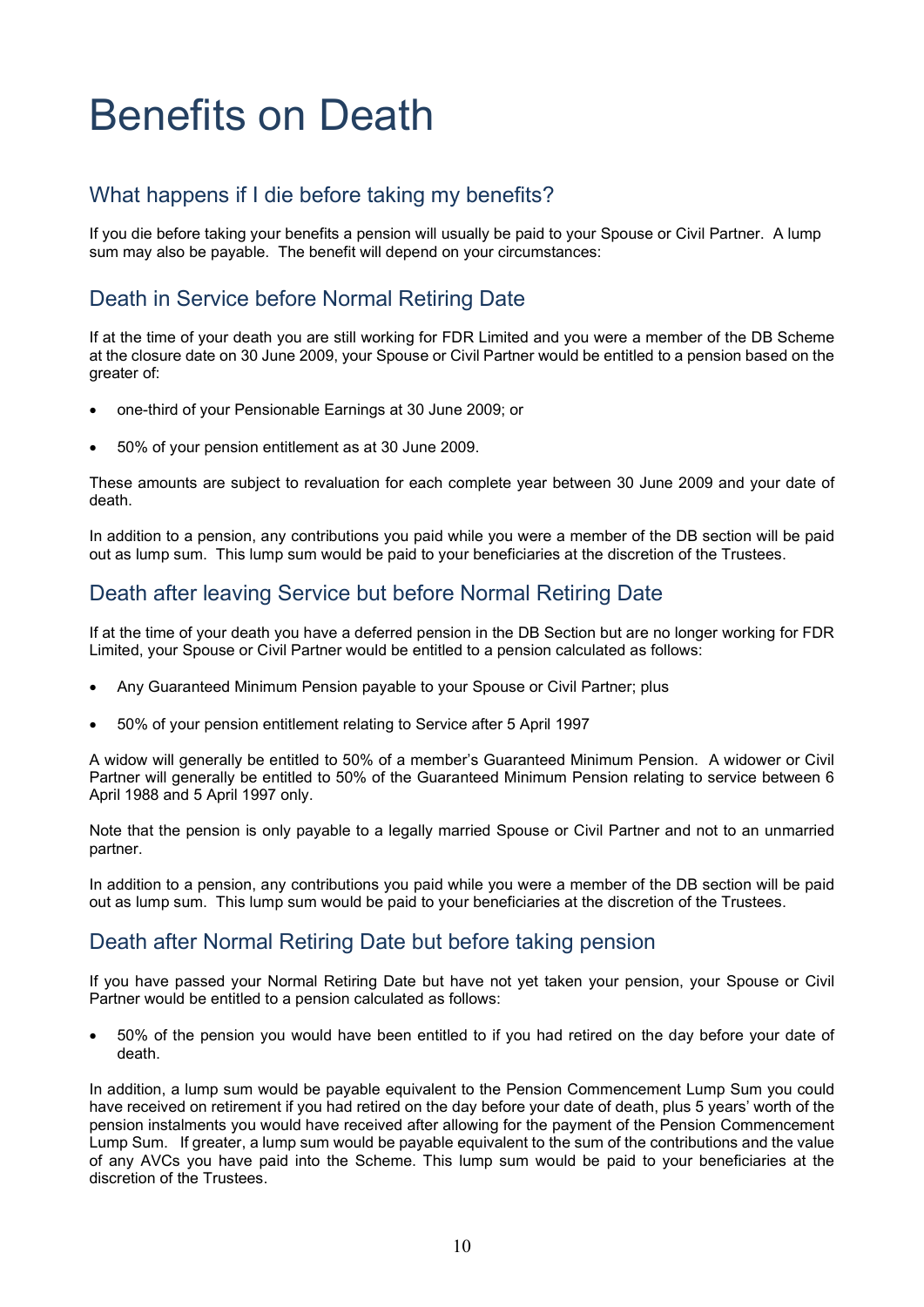# What happens if I die after taking my benefits?

If you die after you have retired from the Scheme, a pension will be payable to your Spouse or Civil Partner. The pension will be calculated as follows:

- If you did not take a cash lump sum on retirement, 50% of the pension you are receiving at your date of death; or
- If you did take a cash lump sum on retirement, 50% of the pension you would have been receiving at your date of death had you not exchanged part of it for a lump sum.

In addition, if you die within 5 years of retiring from the Scheme, a lump sum would be payable equivalent to the balance of the first 5 years' worth of the pension instalments.

If you do not leave a Spouse or Civil partner, the pension would still be payable if you have any children under the age of 18 or up to age 23 if they are in full time education.

The amount of the spouse's or civil partner's pension may be reduced if your spouse or civil partner is more than ten years younger than you, or if you married or entered into a civil partnership after retirement and died within six months of your marriage/civil partnership.

If you paid any voluntary contributions to provide extra pension, a pension to your spouse or civil partner would only be payable in respect of your extra pension if you arranged this at your retirement.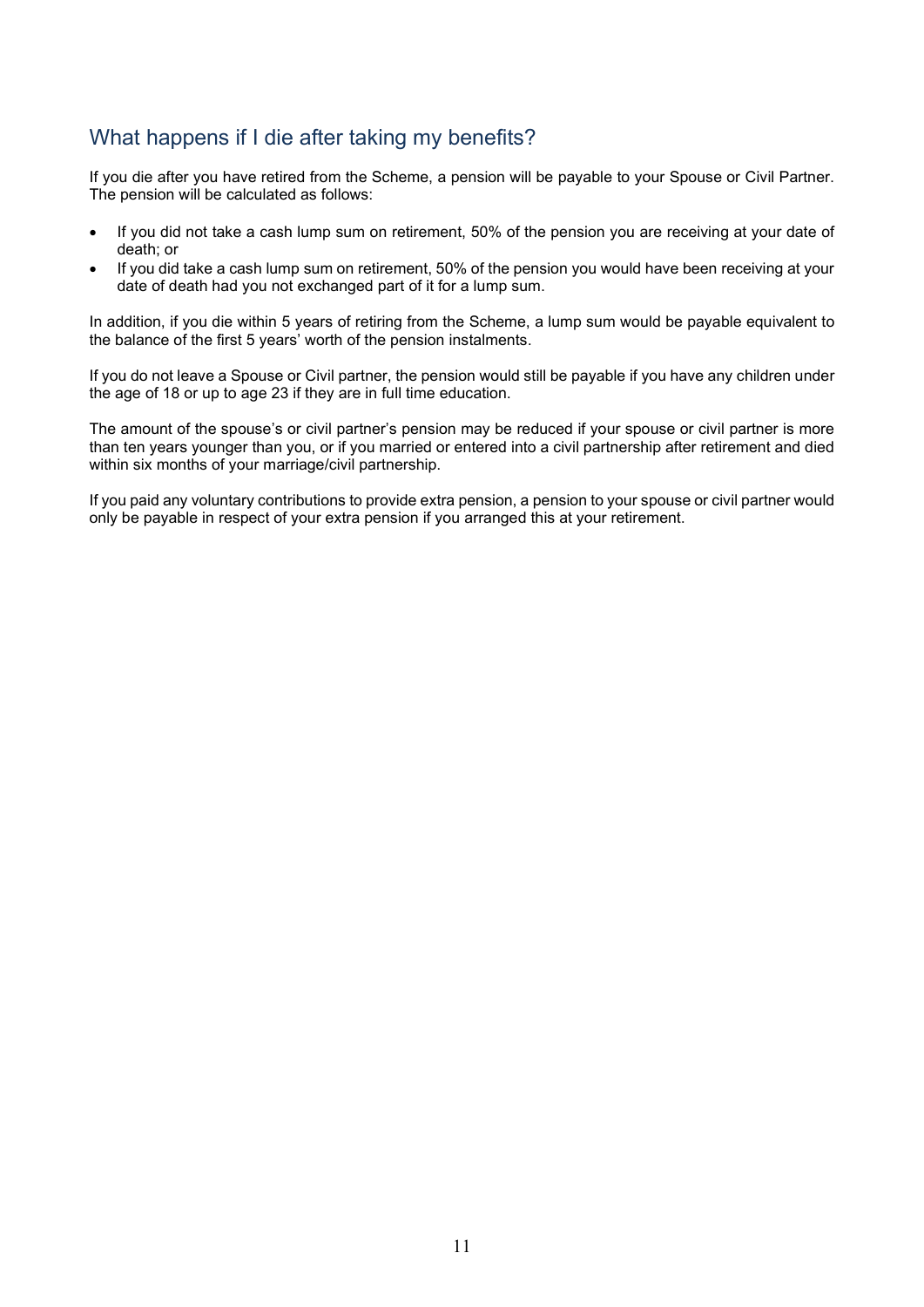# Is there anything else I should know?

# Can I transfer my preserved pension benefits?

You are entitled to request a transfer of your preserved benefits at any time up to one year before your Normal Retiring Date (or up to six months after leaving if this is later). The transfer value of your preserved pension will be calculated by the Scheme's actuary and may be paid to any of the following:

- your new employer's pension scheme, if the trustees of that scheme are able and willing to accept the transfer;
- a personal pension scheme, including a stakeholder pension scheme;
- an authorised insurer, who will provide you with a pension policy in your own name.

 The method of calculating transfer values is established by the Scheme's actuary and agreed with the Trustees on the basis of periodic guidance provided by the professional actuarial body. The essential principle is that the calculation should represent an equitable cash value of the preserved pension benefits, as described in this booklet, having regard to market rates of interest. The Trustees have not directed that the calculation method used should take account of possible discretionary benefits that might be awarded by the Trustees.

You are entitled to request a transfer value quotation once a year, but if you are thinking about transferring your preserved pension benefits you should consider taking appropriate financial advice and may be legally required to do so if your transfer value exceeds a prescribed limit (currently £30,000).

#### What if I move house?

It is important that you notify the Scheme Administrators of any change in your address after you have left service. This will help avoid any possible delay in the payment of your preserved pension when it becomes due.

#### Can I use my Scheme benefits to get a loan?

No. Any benefit to which you, or any of your dependants, are entitled under the **Scheme** cannot be assigned to another party. Any attempt to do so may result in the loss of benefit.

## Are there any general restrictions on the benefits provided by the Scheme?

The Lifetime Allowance is the maximum overall amount of pension savings you can have at retirement and still get tax relief on. It was £1,073,100 for the 2020/21 tax year. The amount applicable for the current tax year can be found online at www.gov.uk.

When you retire we will tell you the value of your pension as a proportion of the Lifetime Allowance. Currently for Lifetime Allowance purposes, pensions are valued using a factor of 20:1. For example a pension of £10,000 per annum would be valued at £200,000 for Lifetime Allowance purposes.

The Annual Allowance is a limit on the level of contributions that get tax relief. The maximum amount of contribution or pension accrual in any one tax year cannot exceed the Annual Allowance. The amount applicable for the current tax year can be found online at www.gov.uk. For DB schemes it is the capital value of any additional pension accrued during the period.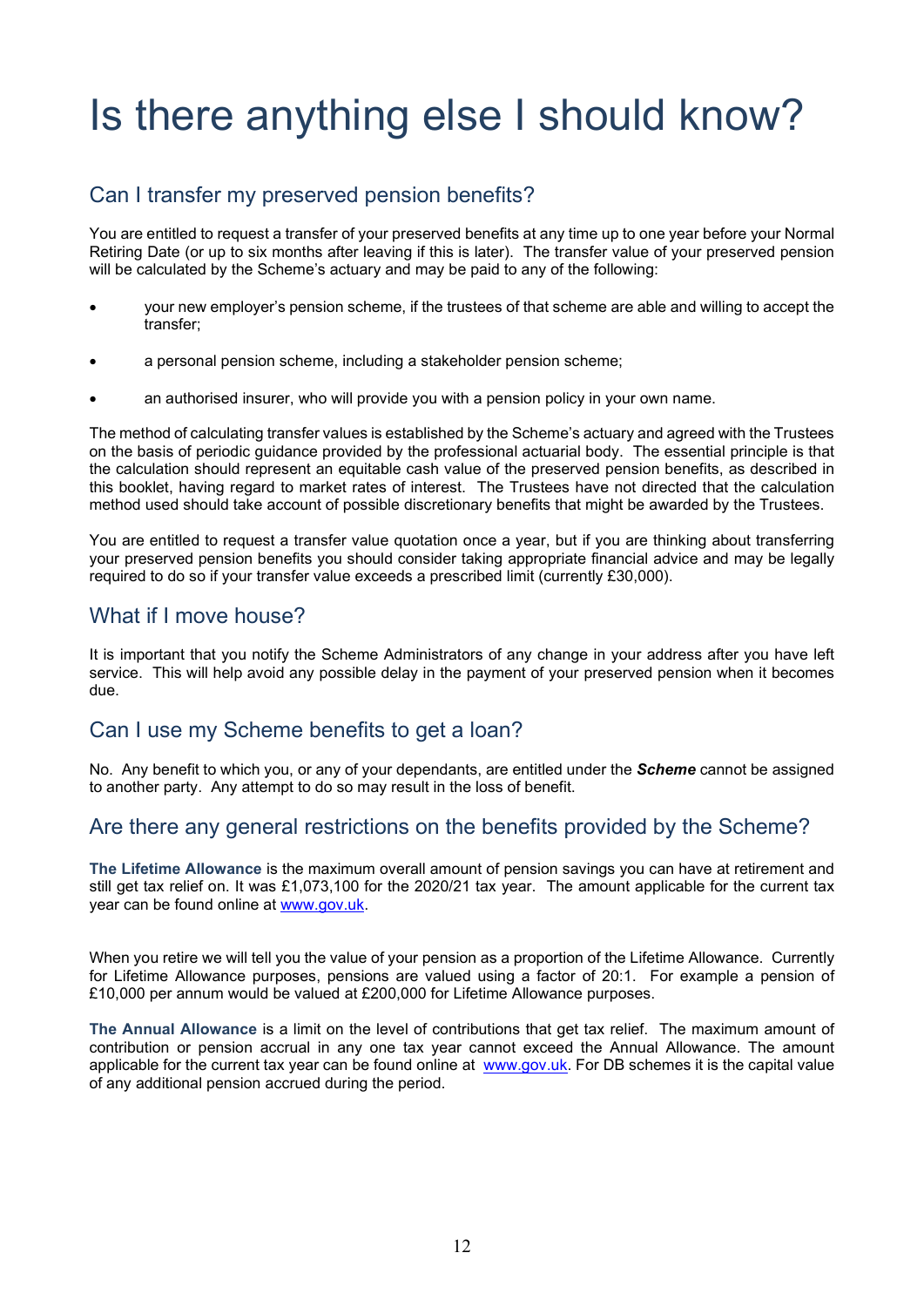# What happens if I get divorced?

If you get divorced, the value of your pension benefits will usually be included in the calculation of your overall assets.

You will come to an agreement with your spouse about the allocation of the assets owned by each of you during the divorce process. In relation to your pension benefits, these will normally be offset against other assets but there are other options: -

- Pension earmarking where a share of your pension and death benefits may become payable to your ex-spouse, but only when they become payable to you (or to any new spouse);
- Pension sharing where a portion of the value of your pension benefits is transferred, shortly after the date of divorce, into another pension arrangement of your ex-spouse's choice.

Pension earmarking and pension sharing can be complicated and your legal adviser will be able to give you more information.

It is important that you ask your solicitor to contact the Scheme Administrators at the earliest opportunity if your pension benefits under the Scheme are likely to be part of any divorce settlement.

## Can I transfer benefits from other pension arrangements into the Scheme?

No. The Scheme does not accept transfers from other occupational or personal pension schemes.

## Will working part-time affect my pension?

If you worked part time your pension will have been adjusted to reflect the full time equivalent of your Pensionable Service and Pensionable Earnings.

#### Can I increase my spouse's pension?

As well as paying voluntary contributions, you can, subject to certain limits, give up part of your main Scheme pension at retirement in exchange for a pension to be payable after your death to a dependant of your choice, or to increase the widow's or widower's pension described previously. You can obtain full details of this before you retire.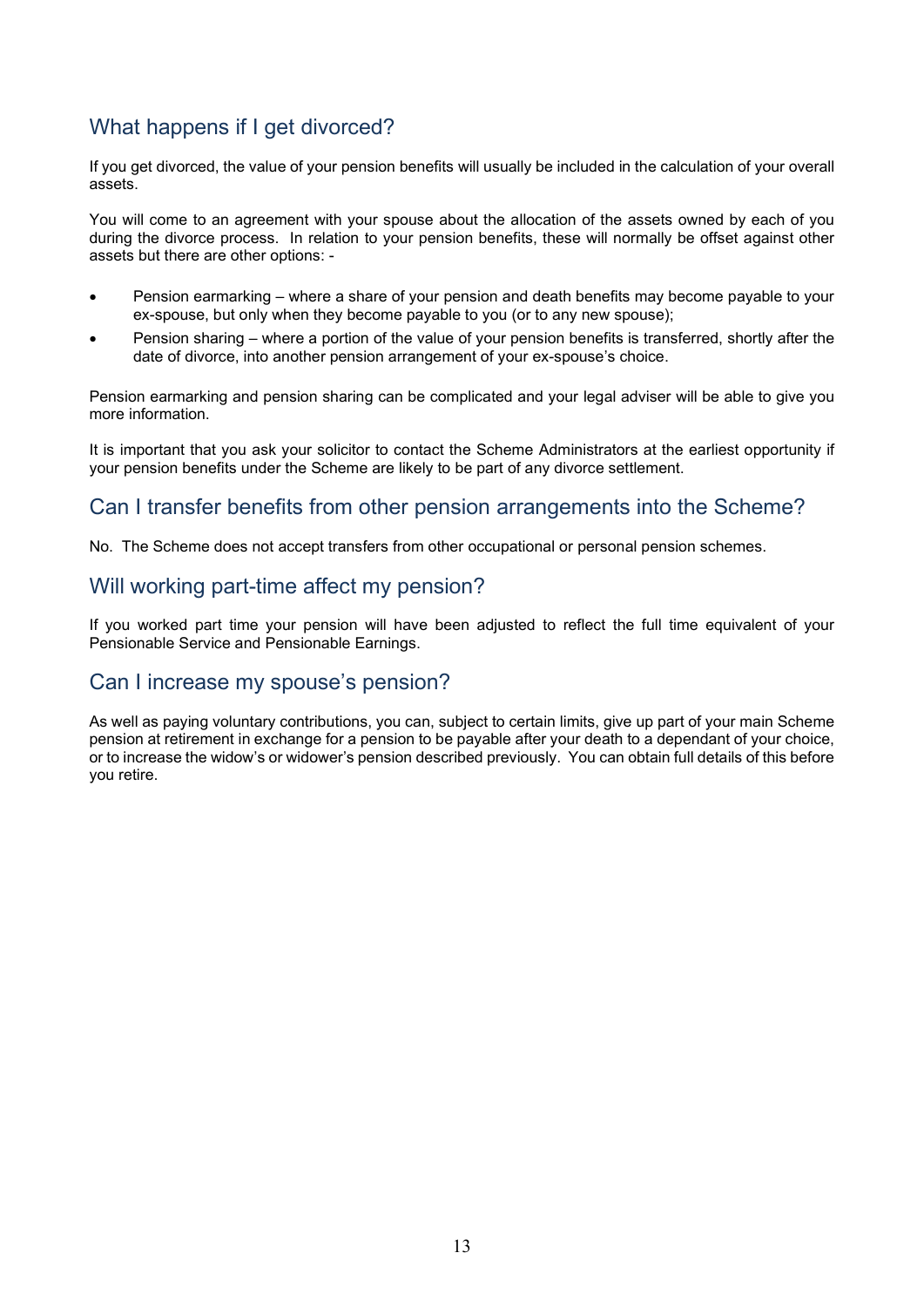# State Pensions & Contracting Out

## State Pension Benefits

From 6 April 2016 a new flat rate of State Pension was introduced to replace the Basic State Pension and the State Second Pension.

State pensions are paid from State Pension Age (SPA) – by October 2020 this will be age 66 for both men and women. It is then set to increase to age 67 between April 2034 and April 2038, and under current Government plans, to age 68 by 2039. Details of any further changes will be included in future Newsletters, however your own State Pension Age will depend upon your personal circumstances.

You can check your own State Pension Age at www.gov.uk/calculate-state-pension

## What is the New State Pension?

The New State Pension replaced the Basic State Pension and State Second Pension for people who reached SPA from 6 April 2016. Details of the current State Pension can be found online at www.gov.uk. To receive the full amount people will need to have paid National Insurance contributions for 35 qualifying years. You will receive a proportion of the new State Pension if you have between 10 and 35 qualifying years. Transitional arrangements will apply for people who have built up an entitlement to the existing State Pension benefits.

## Where can I find out about State pensions?

If you would like more information on State pensions, visit: www.gov.uk/calculate-state-Pension

For help making a claim, you can call the Pensions Service on 0800 731 7898.

# Contracting Out of S2P / SERPS

Whilst you were a member of the DB Section of the Scheme, you and the Company will have paid a lower rate of National Insurance Contributions and, in return, the Scheme must undertake to provide you with a certain level of benefits instead. This is called contracting out.

For contracting out prior to 6 April 1997, the Scheme must provide you with a Guaranteed Minimum Pension (GMP). For contracting out after 5 April 1997, the Scheme must meet an overall quality test, known as the Reference Scheme Test.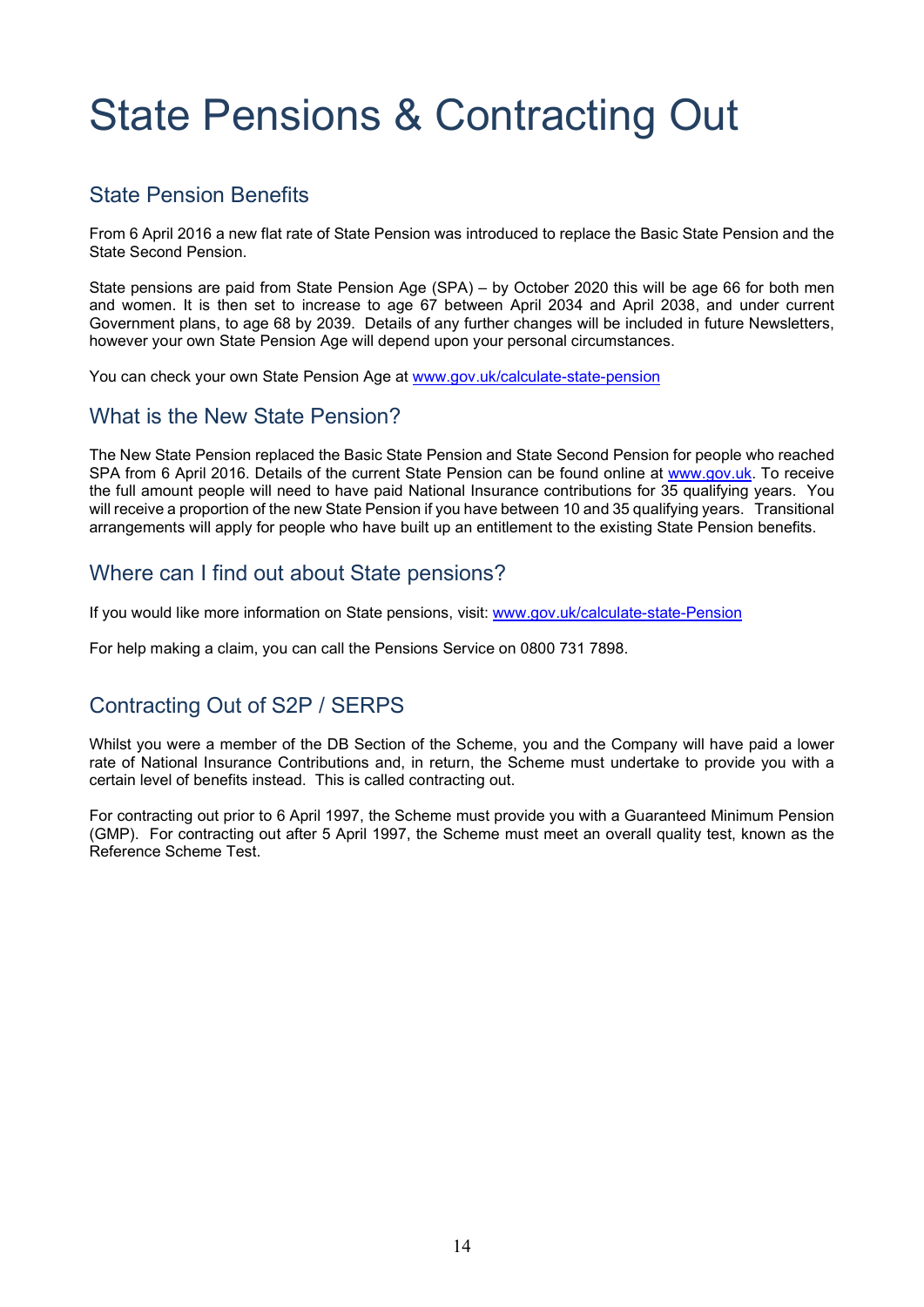# What is a Guaranteed Minimum Pension?

The Guaranteed Minimum Pension (GMP) is calculated broadly in the same way as your pension under SERPS, based on band earnings, and must be paid by the Scheme as a condition of being allowed to contract out. Pensions under the Scheme are normally higher than the GMP, but the GMP is the minimum that must be paid in any case.

You may have built up an entitlement to a GMP if you joined the Scheme before 6 April 1997. The most important conditions attaching to GMP are as follows:

- The GMP must be payable from age 65 for men, and from age 60 for women (although it may be postponed in practice until you retire from the Scheme, as described above).
- Widows' benefits must not be less than one half of the member's GMP.
- Widowers' and Civil Partner's benefits must not be less than one half of the member's GMP earned after 5th April 1988.
- On a member leaving service, the GMP must be preserved and protected against inflation until retirement.
- Once it becomes payable, that part of your GMP accrued since 6th April 1988 must be increased by the Scheme each year in line with increases in prices up to a maximum of 3%.

## What is the Reference Scheme Test?

To enable the Scheme to contract out from 6 April 1997, the scheme must meet a minimum quality standard known as the Reference Scheme Test.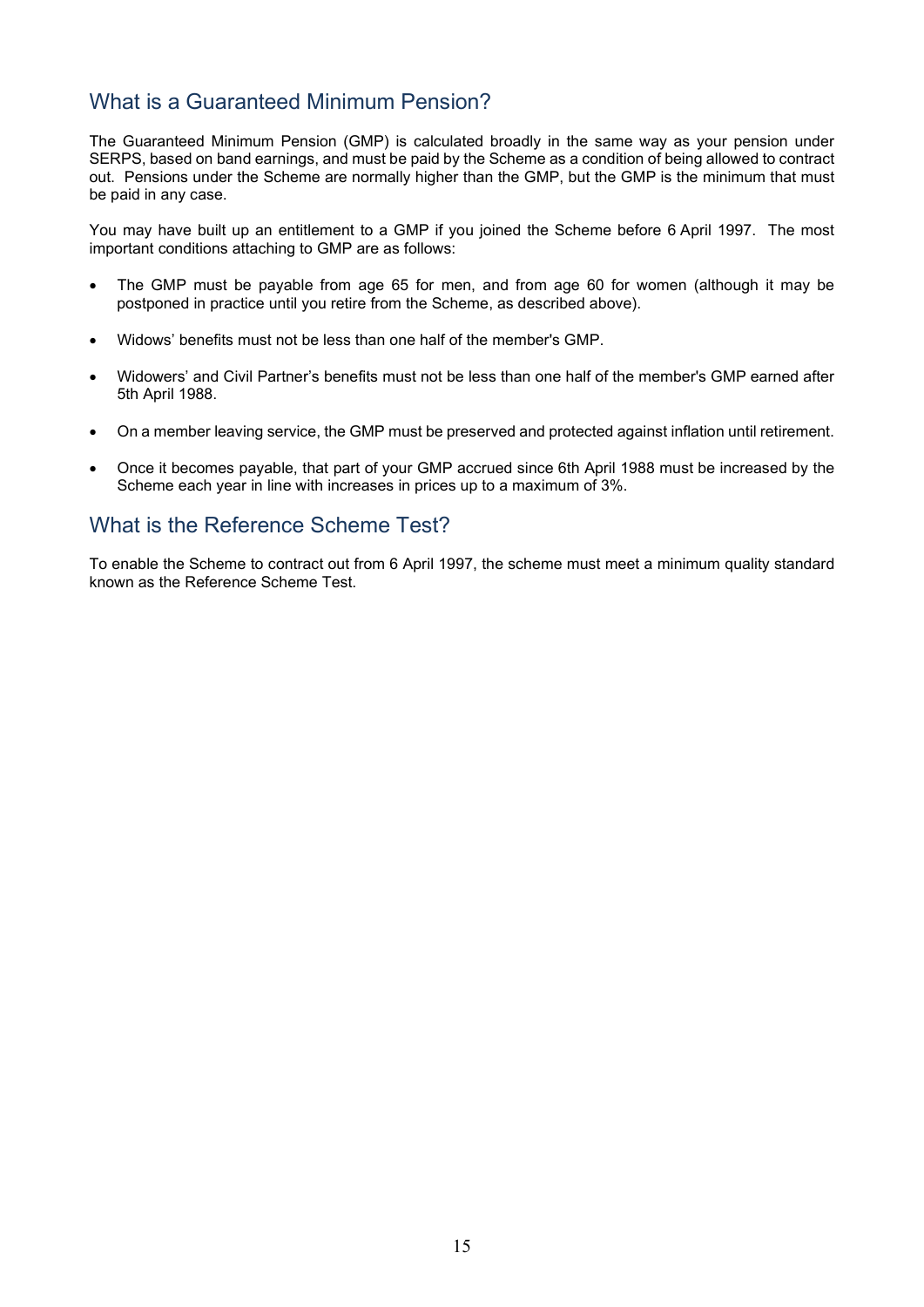# Other sources of information and assistance

# Scheme Accounts

Scheme Accounts are prepared each year in accordance with requirements laid down by legislation and these accounts are independently audited. The Scheme's latest audited accounts are available via the FDR Limited Pension Scheme helpline.

# Trustees' Annual Report

Each year a report is drafted by the Trustees of the Scheme, containing the latest audited accounts and also giving further details about the Scheme, including information about its finances. This report is available upon request from the FDR Limited Pension Scheme helpline.

## **Disputes**

If you have a complaint please contact the FDR Limited Pension Scheme helpline for assistance. If your complaint is not resolved to your satisfaction, then a formal procedure exists for resolving any disputes which arise between the Trustees and any person who is a prospective member, existing member, spouse or surviving dependant of a deceased member, and any person claiming to be any of these people.

The formal procedure is known as the Internal Dispute Resolution Procedure (IDRP) which operates in accordance with the provisions of the Pensions Act 1995. There are two stages: the first is where a person nominated by the Trustees will try to resolve your formal complaint.

The person nominated by the Trustees for stage one complaints is the Secretary to the Trustees. Correspondence should be sent care of:

Secretary to the Trustees of the FDR Limited Pension Scheme Capita, 17-19 Rochester Row **Westminster**  London SW1P 1JB

If you are not happy with the response at stage one then you can ask for it to be considered by the Trustees. This is the second stage.

You can get further details of the procedures through the FDR Limited Pension Scheme helpline.

While every effort will be made to resolve any disputes or queries that may arise, the organisations on the next page can also assist you when needed.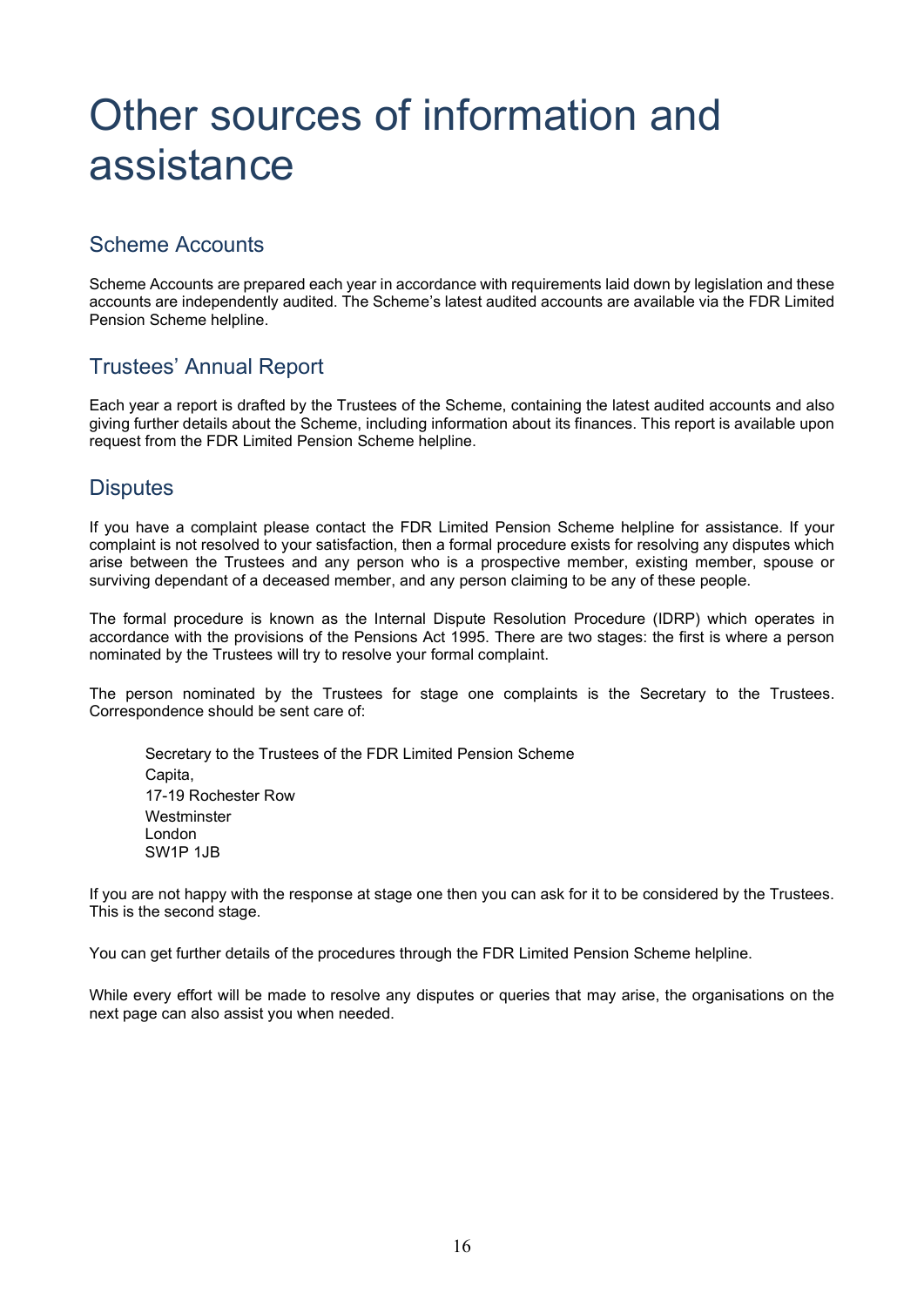# The Pensions Advisory Service

The Pensions Advisory Service (TPAS) (now part of the Money and Pensions Service) is available at any time to assist members and beneficiaries of pension schemes with any pension scheme query they may have. Their services are free.

You can contact them at: 120 Holborn London, EC1N 2TD Tel: 0800 011 3797 Website: www.pensionsadvisoryservice.org.uk

#### Pensions Ombudsman

The Pensions Ombudsman may investigate and determine any complaint or dispute of fact or law in relation to an occupational pension scheme made or referred in accordance with the Pension Schemes Act 1993.

You can contact the Pensions Ombudsman at: 10 South Colonnade, Canary Wharf, E14 4PU.

Phone: 0800 917 4487 Email: enquiries@pensions-ombudsman.org.uk Website: www.pensions-ombudsman.org.uk

You can also submit a complaint form online: www.pensions-ombudsman.org.uk/making-complaint.

The Pensions Ombudsman will usually expect the Trustees to have been approached before undertaking any further investigation.

## The Pensions Regulator

The Pensions Regulator (TPR) is able to intervene in the running of schemes where trustees, employers or professional advisers have failed in their duties.

TPR also acts as the Registrar of Occupational and Personal Pension Schemes. The register contains basic information on all registered pension schemes to enable employees to trace the source of their benefits. You should quote the Scheme's registry number 100551609. Information concerning the Scheme has been supplied to the Registrar.

TPR can be contacted at the following address: The Pensions Regulator Napier House Trafalgar Place Brighton East Sussex BN1 4DW

Phone: 0870 606 3636 Website: www.thepensionsregulator.gov.uk